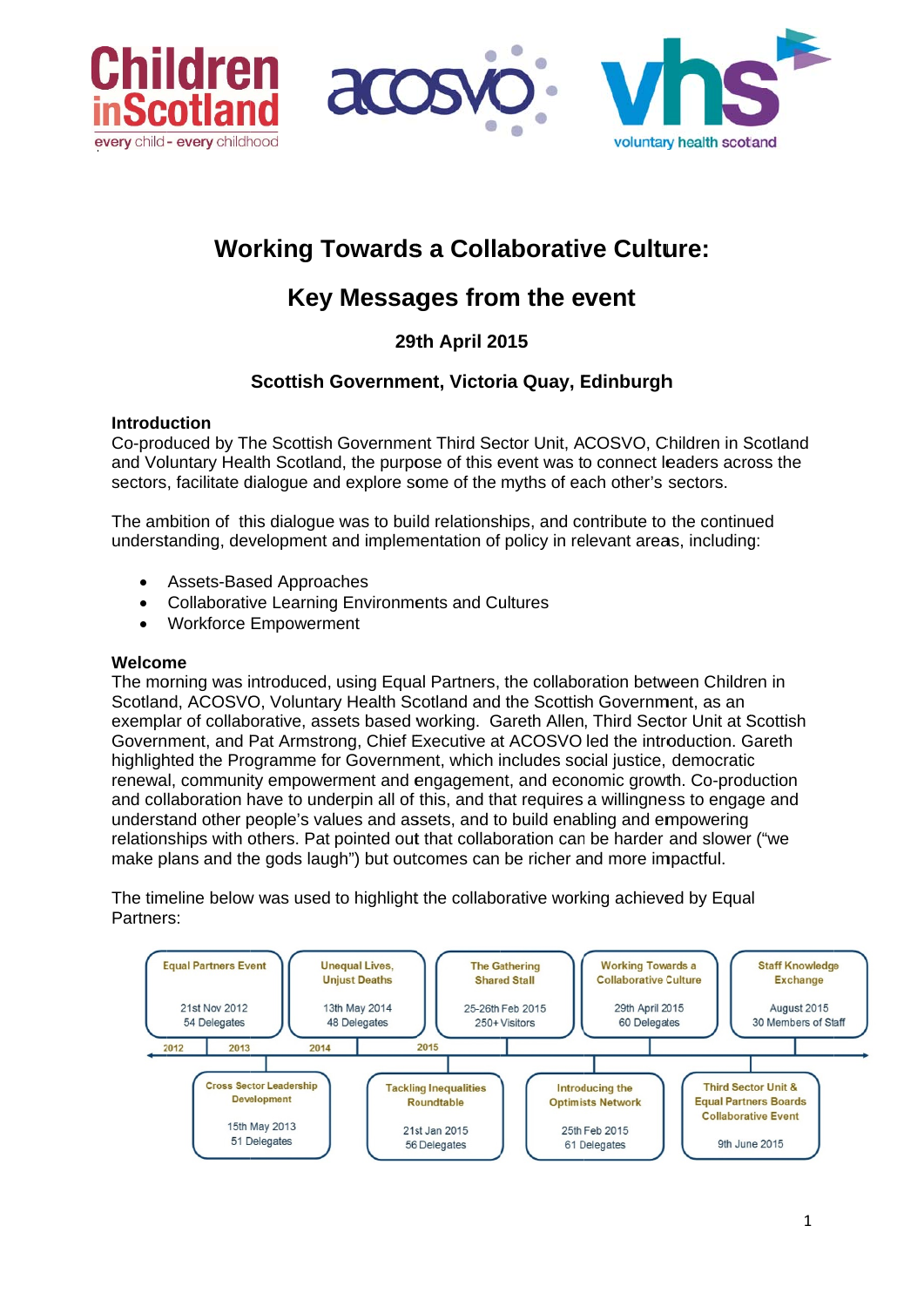#### **Nick Wilding, Skilled Workers Skilled Citizens**

Nick Wilding gave a platform to a number of colleagues he has worked with who have used collaborative approaches to make changes.

First, Donna Burnett, from NHS Health Scotland spoke about workforce skills and development. Health Scotland had looked at workforce development in the context of public sector reform. They held a 'National Colloquium' which came up with suggestions on what needed to happen differently and how best to establish a needs based approach. Former Chief Medical Officer Harry Burns spoke to the group and provided a real 'lightbulb' moment in understanding and valuing an assets based approach. This then led the group on to service redesign in accordance to what people actually want. The key to the process was looking at the whole approach. It was about people coming together looking at what works and being much more outward facing and engaging.

Next, Ailie MacPherson discussed the work of East Ayrshire Council and the Vibrant Communities project which was a response to the Christie Commission report. The Council wanted not just to talk about Christie but to embody it - bring departments together to work collaboratively. They recognised that they needed to work within communities to support community led action plans. Currently looking to have 30 plans in place by 2017. Working with the community has met with a very positive response from people and groups in the community. Each community has a connector- a go to person. The key is about changing culture and not just changing processes. This had been at heart of the work. Creating a 'human connection' is important. Since starting Vibrant Communities there has been a huge boost in volunteering numbers and East Ayrshire Council allows each member of staff a paid day to do voluntary work. This is a great example of changing culture and making a practice that works more viable.

More information about the project: https://vimeo.com/74110464

Cathy Sharp introduced My Home Life http://myhomelife.org.uk/ as an example of culture change in a single sector using UK wide leadership development programme alongside community development. It involves working with care home managers over a year using action learning as continuous process of enquiry. Community development standards look at how to bring wider system change. Learning is a process in itself. Led by Professor Belinda Dewar they used appreciative enquiry approach to discover what is happening in a particular home, questioning 'what is working well?' They really focused on finding the good and looked at how to make it even better.

Caring conversations were used- more information here: http://myhomelife.uws.ac.uk/scotland/caring-conversations/

Janet Whitley introduced Memorable Moments with skilled workers skilled citizens- looking at human connections and hearing each other's stories. This was essentially about listening and hearing from the first hand stories to bring this to life. This was also about realising that there is a lot to learn to from collaboration. They wanted to create the opportunities for people to hear. This feels new and fresh but there is the temptation to try and systematise this process which would stop it being effective. Janet wanted to highlight the need to genuinely listen to communities.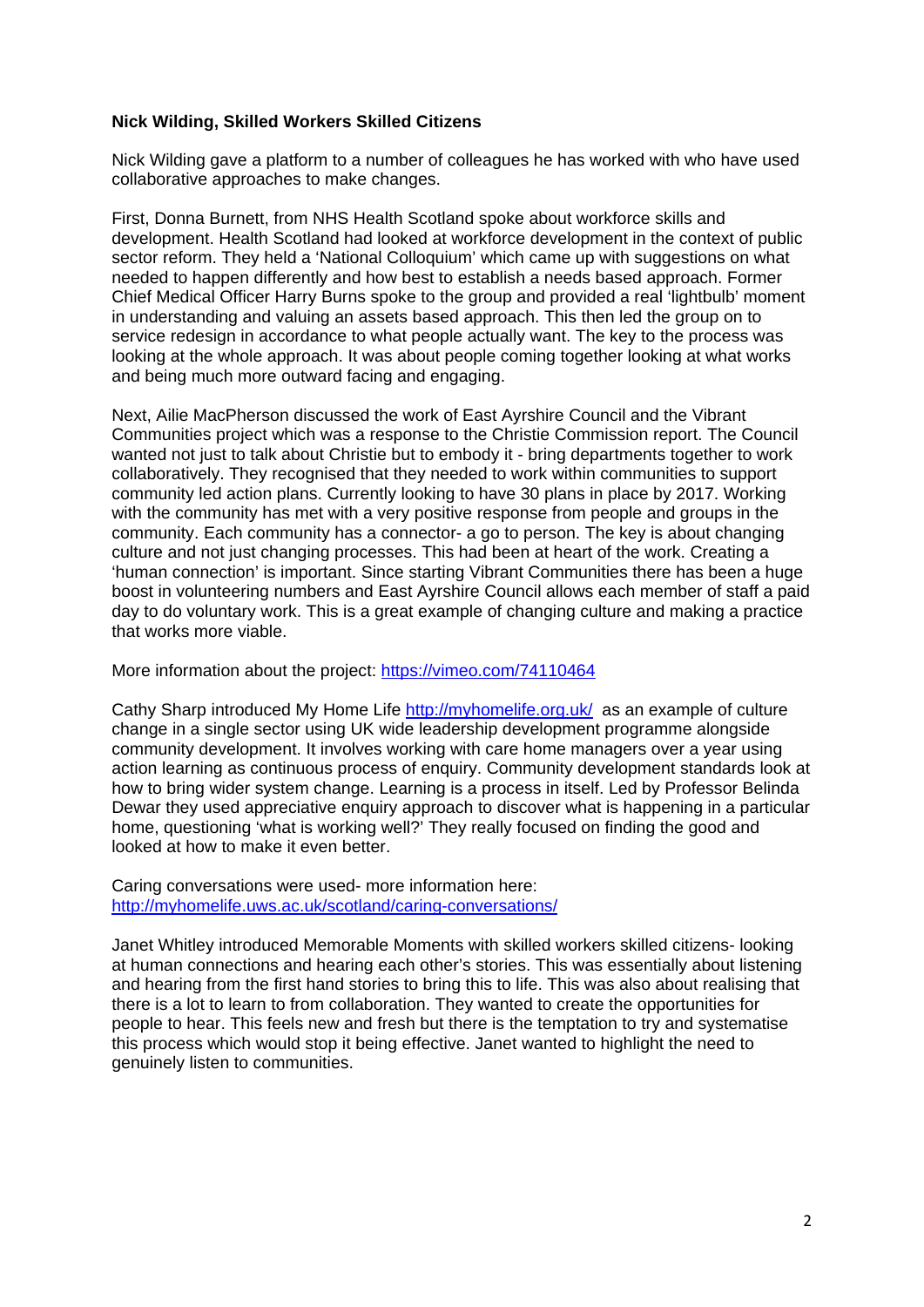# **Group Discussion session A**

Table discussions then considered the question: **How can we harness the assets within our organisations?** 



Themes that emerged were:

Organisational and structural issues:

- Too much emphasis on getting structures right
- Too busy doing day job
- Uniform approach across departments and sectors not happening
- Competition versus sharing
- Risk averse

Leadership and language issues:

- Many organisations don't think, use or speak of assets
- Need to view as an investment (not a luxury) that will pay dividends
- Language of asset based approach not usual for many
- Need plain and shared language around assets
- Need time, understanding and vision

Building trust and confidence in the approach

- People are the greatest assets
- Need to think of 'hearts, hands and minds' approach
- Need to create relationships of trust
- Need to learn to say what we do well and have confidence in our abilities
- Diversity in each person can play to the strengths of a team

Exemplars of what works:

- Early years collaborative ethos broke down barriers of working across sectors
- Accessing skills we don't always recognise as relevant
- Celebrating failure and examining success
- Bringing more of yourself to your work
- Remembering assets are collective assets of a team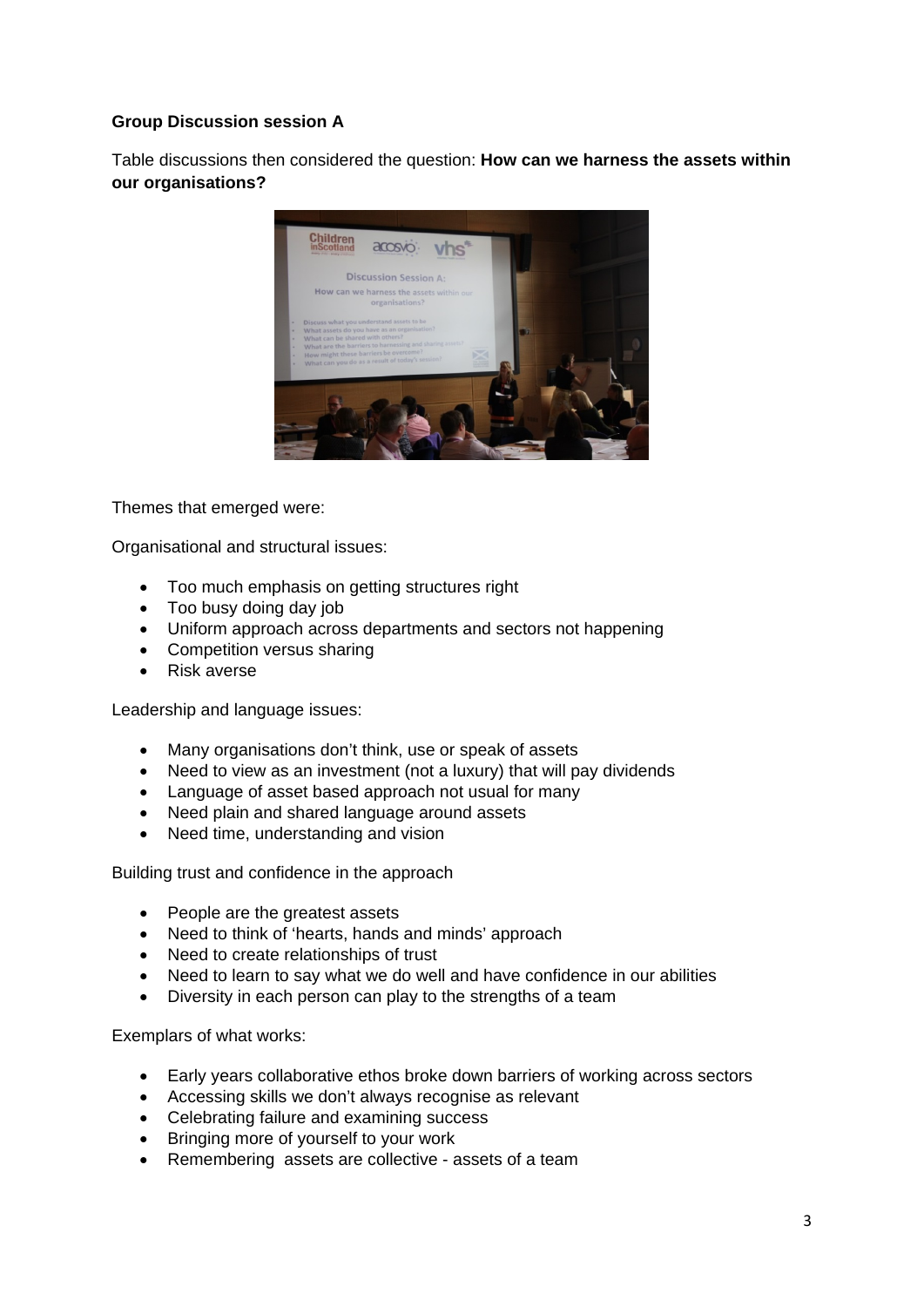Questions raised were:

- Are asset based approaches actually valued?
- Is structural change effecting real change for people: are they healthier, happier, safer?
- How do we engender faith, belief and commitment to change will it really make a difference?
- Who are we beyond our job description? Can we bring our assets to the table?
- Are we a risk adverse culture?

## **Group Discussion Session B**

After a plenary feedback session, table discussion address the question: **How can we foster collaboration across sectors?** 



Themes that emerged were:

Trust and empower your people:

- Need freedom to explore and freedom to innovate
- Trust people to know what they are doing
- Collective voice there are strength in numbers
- Be more proactive at building relationships
- Strong expertise is needed to reach more people experiencing inequalities

Walk the talk:

- Shared long term vision and ethos- need to create together
- Create the space in your organisation to enable change
- Look at your own organisation as you look at others
- Really important to be clear on where the collaborative advantage is
- Quality tools to deliver effective collaboration

Join things up:

• Connect bigger organisations to smaller ones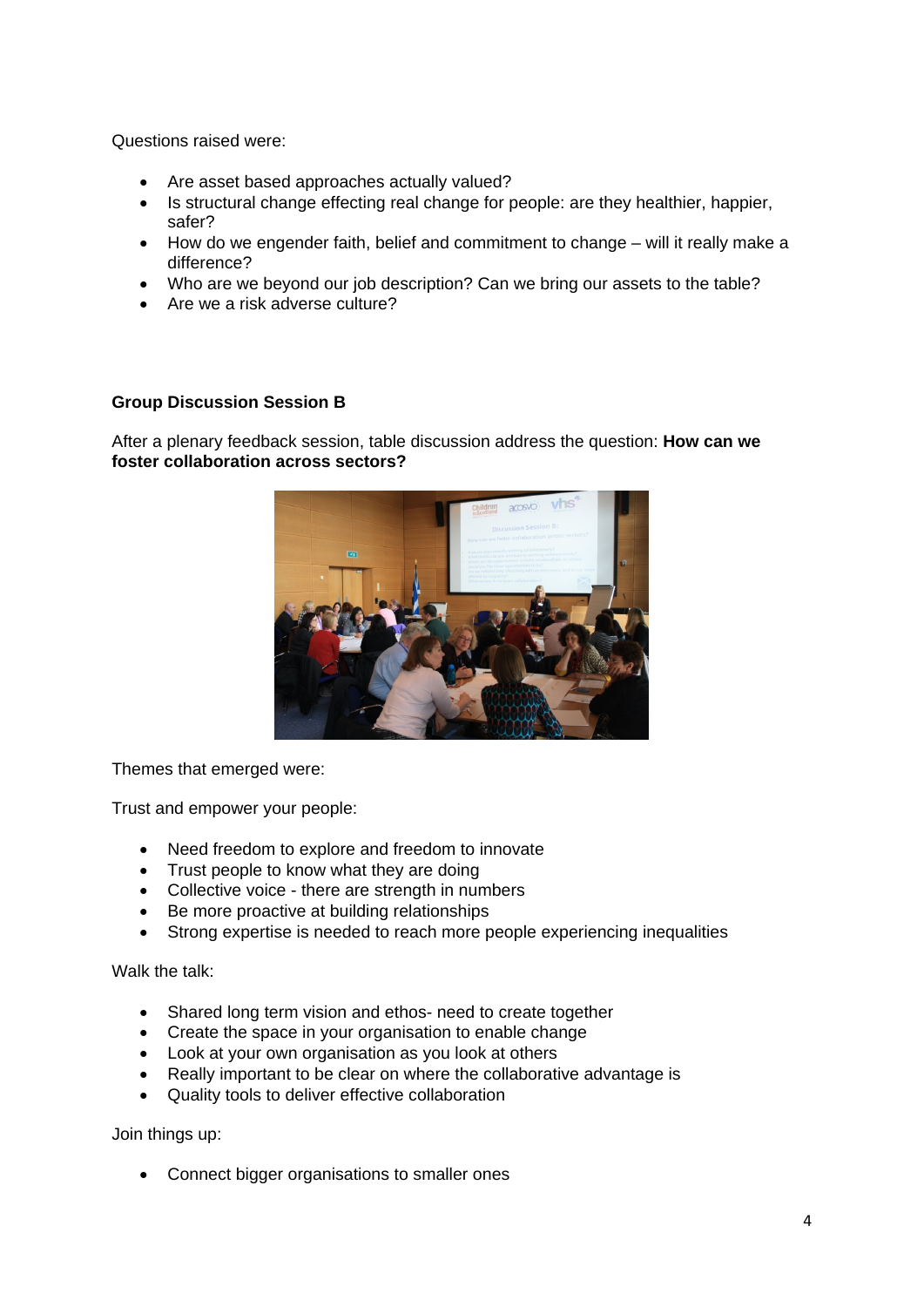- Reduce silo mentality
- Collaboration takes time and investment in relationships
- Cost saving through co-producing
- Understand the risks involved

Address those sticky issues:

- Culture is often ingrained difficult to make a shift
- Funders need to understand impact of continuous applications
- The procurement process accountability
- Evidence based decision v emotional based politics
- Elephant in the room is competition versus collaboration

Key questions that emerged from the groups were:

- Who takes the credit who contributed to final outcome?
- Motivation of other organisations may be different- how do you work this way?
- Accountability of a partner- what happens when let down?
- How can there be true partnership when one can pull the plug on the other?
- Evaluation- how do you evaluate collaborate approaches?
- Is collaboration possible when some are protecting own interests?
- Can we create 'Asset Angels'- like business mentors- could it be a cross sectorial approach?



## **Jayne Stuart, WEA Scotland**

Jayne Stuart, WEA Scotland gave an insight in to their project to work together as a team to co-design and co-produce an event to enable participants raise awareness and understand the Community Learning and Development Strategic Regulations and Guidance. Her presentation was a comprehensive overview of working collaboratively and the steps involved. The key concepts used during the project working were: debate and dialogue, storytelling, drama and performance. The stages involved planning and designing together, producing together and reviewing together. Through the process there was the need to examine the vehicles for engagement of stakeholders. Jayne gave a comprehensive overview of the collaborative process, practice and the outcomes. Her personal reflections on this approach were:

- Really creative approach for the subject areas
- Engaged a wider if not larger audience
- Messy
- Couple of critical moments
- Facilitation is essential